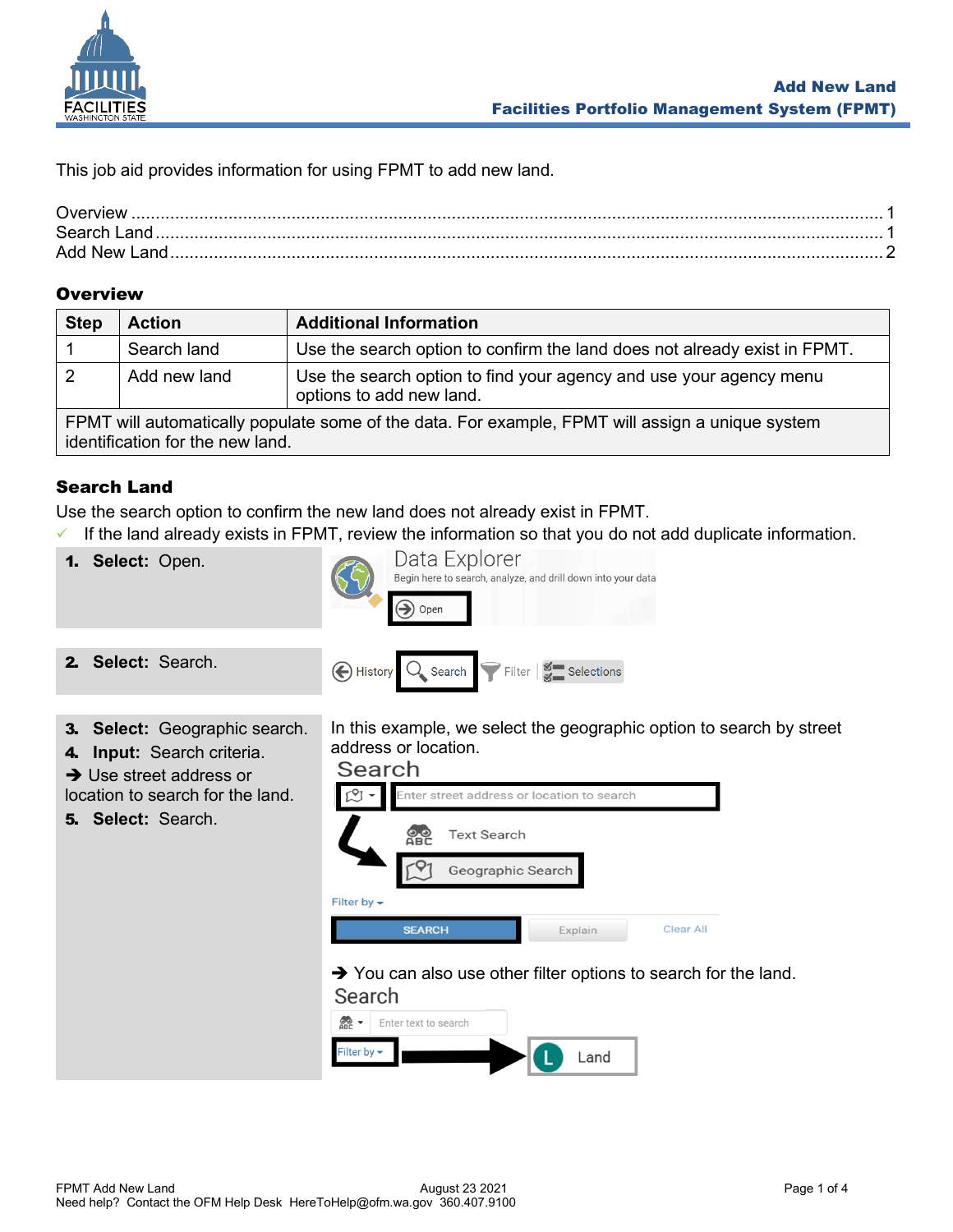

# <span id="page-1-0"></span>Add New Land

Use the search option to find your agency and use your agency menu options to add new land.

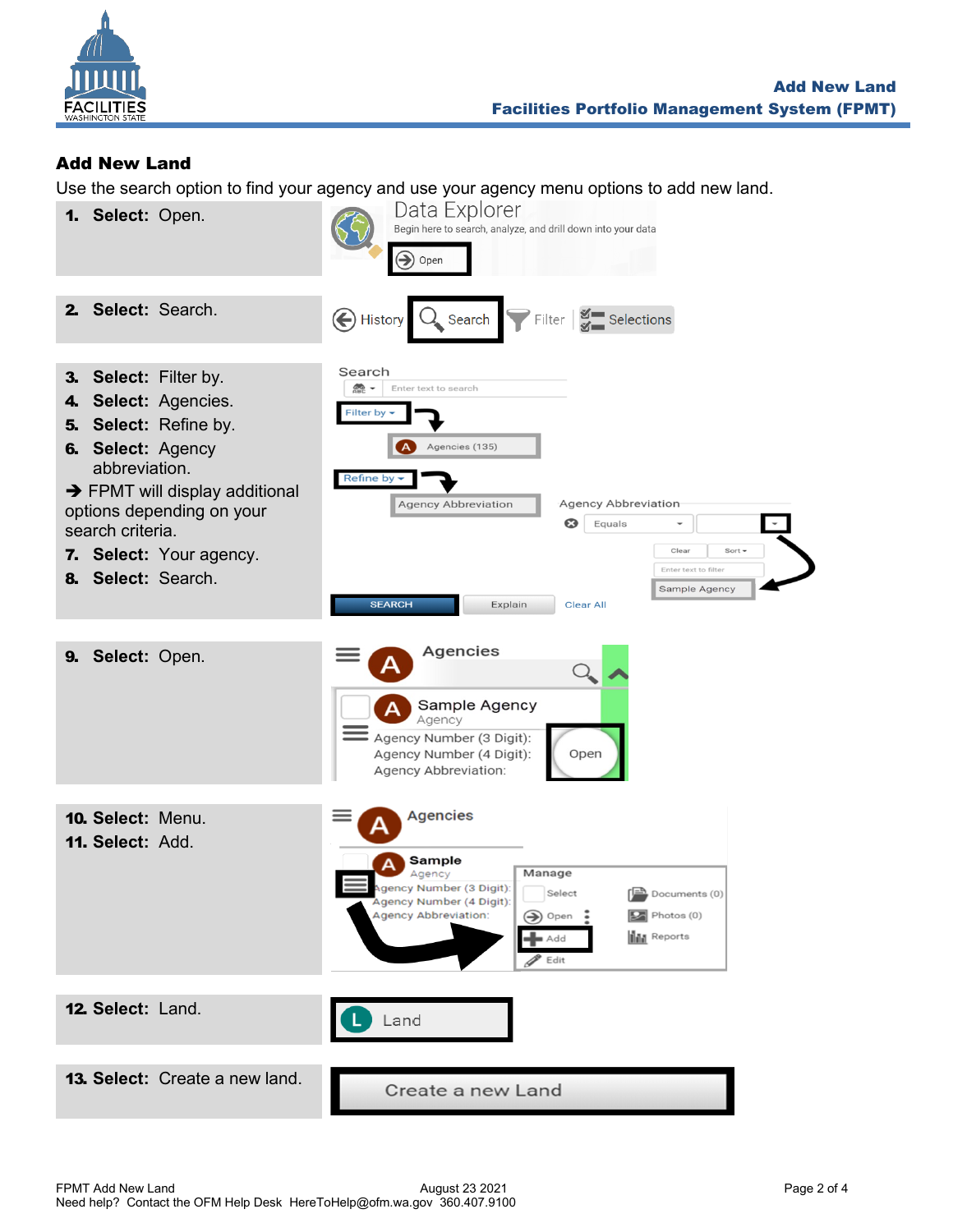

## Add New Land Facilities Portfolio Management System (FPMT)

| 14. Input: Name.                                                                                                                                                                                                                                                 | <b>Advanced Mode</b>                                                                                                                                                                                                                                                      |
|------------------------------------------------------------------------------------------------------------------------------------------------------------------------------------------------------------------------------------------------------------------|---------------------------------------------------------------------------------------------------------------------------------------------------------------------------------------------------------------------------------------------------------------------------|
| $\rightarrow$ Use primary address -<br>secondary address for the name<br>(primary dash secondary).<br>$\rightarrow$ Description is optional.<br>$\rightarrow$ FPMT will assign a unique<br>land ID, unique parcel ID, and<br>parcel ID number.                   | <br><b>f</b> Land Properties<br>Name<br>Description                                                                                                                                                                                                                       |
| <b>15. Input:</b> Property tax parcel<br>or account number.<br><b>16. Select: Ownership type.</b>                                                                                                                                                                | Property Tax Parcel or Account Number<br>Ownership Type<br>Owned - Land that is owned by a state agency.<br>Leased - Land that is contracted for by the state through a lease or related document.<br>Other - Land that is used by the state, but is not owned or leased. |
| <b>17. Input: Primary address.</b><br>$\rightarrow$ Use legal situs address<br>based on county assessor data.<br>$\rightarrow$ If no situs address, use<br>management area or nearest<br>street. If common to multiple<br>parcels, provide secondary<br>address. | Primary Address ?<br>Secondary Address ?<br>Alternative Address ?                                                                                                                                                                                                         |
| 18. Select: City.<br>$\rightarrow$ If you select out of state,<br>input the city name in the city -<br>out of state field.<br>19. Select: County.<br>20. Input: Zip code.<br>21. Select: State.<br>22. Select: Country.                                          | City<br>City - Out of State (?)<br>County<br>Zip Code<br>$Zip + 4$<br>State<br>Country                                                                                                                                                                                    |